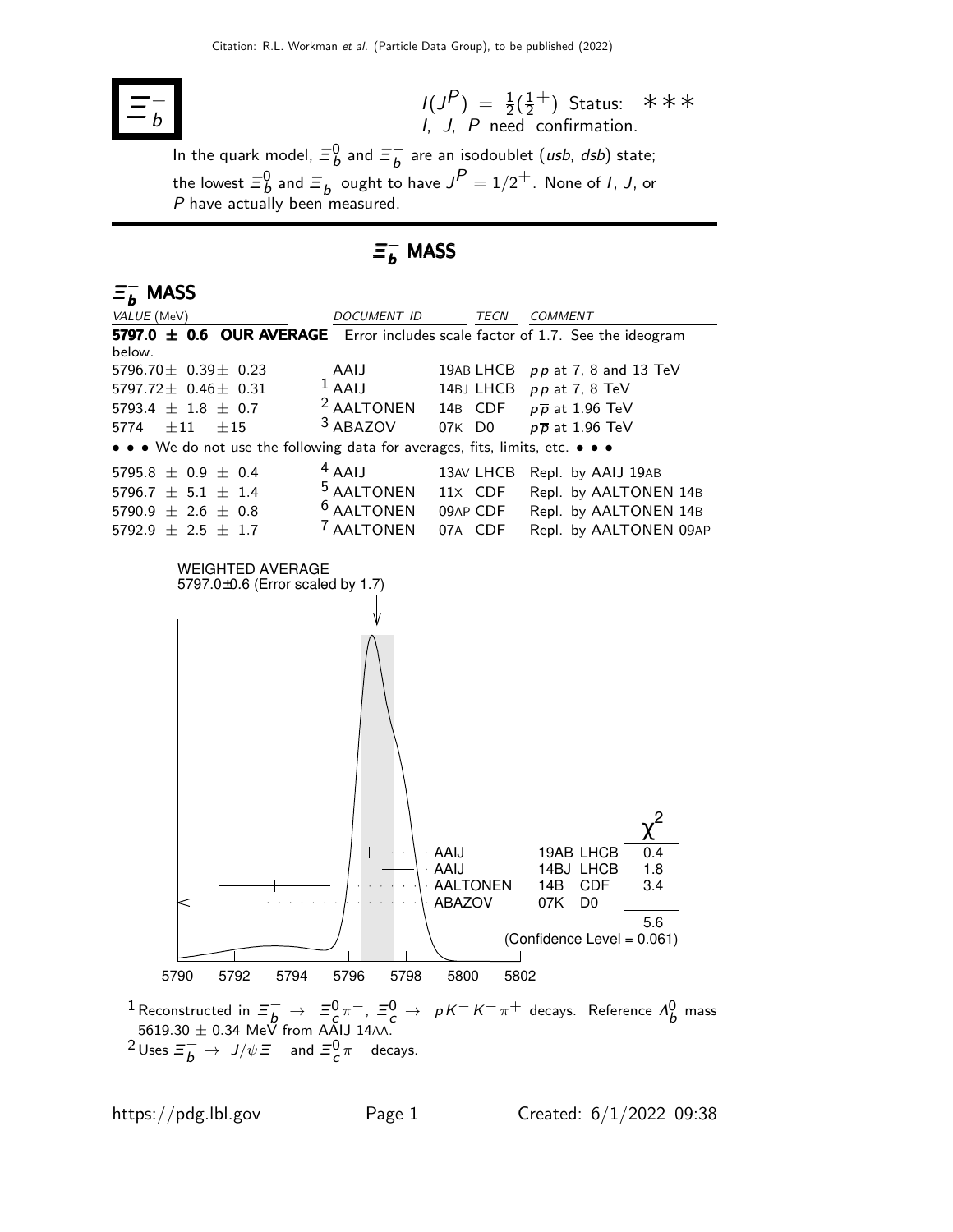$^3$ Observed in  $\varXi_b^-\to\ J/\psi\varXi^-$  decays with 15.2  $\pm$  4.4 $^{\displaystyle +1.9}_{\displaystyle -0.4}$  candidates, a significance of 5.5 sigma. 4 Measured in  $\Xi_b^ \to$   $J/\psi \Xi^-$  decays. 5 Measured in  $\Xi_{\overline{b}}^{\overline{b}} \rightarrow \Xi_{\overline{c}}^0 \pi^-$  with  $25.8^{+5.5}_{-5.2}$  candidates. <sup>6</sup> Measured in  $\equiv \frac{b}{b} \rightarrow J/\psi \equiv$  − decays with 66 $^{+14}_{-9}$  candidates. <sup>7</sup> Observed in  $\Xi_{\overline{b}}^{\overline{\omega}} \to J/\psi \Xi^-$  decays with 17.5  $\pm$  4.3 candidates, a significance of 7.7  $$ sigma.  $\equiv^-_h$  $_b^-$  MASS (MeV)

$$
m_{\Xi_b^-} - m_{A_b^0}
$$

| VALUE (MeV)                                                                         | DOCUMENT ID | TECN | COMMENT                      |
|-------------------------------------------------------------------------------------|-------------|------|------------------------------|
| 177.46±0.31 OUR AVERAGE Error includes scale factor of 1.3. See the ideogram below. |             |      |                              |
| $177.71 \pm 0.24 \pm 0.16$                                                          | $1$ AAIJ    |      | 21 LHCB pp at 7, 8, 13 TeV   |
| $177.08 \pm 0.47 \pm 0.16$                                                          | $2$ AAIJ    |      | 17BE LHCB $pp$ at 7, 8 TeV   |
| 176.2 $\pm 0.9 \pm 0.1$                                                             | $3$ AAIJ    |      | 13AV LHCB pp at 7 TeV        |
| • • • We do not use the following data for averages, fits, limits, etc. • • •       |             |      |                              |
| $177.73 \pm 0.33 \pm 0.14$                                                          | $4$ AAIJ    |      | 17BE LHCB pp at 7, 8 TeV     |
| $178.36 \pm 0.46 \pm 0.16$                                                          | $1,5$ AALL  |      | 14BJ LHCB Repl. by AAIJ 2021 |



 $^1$ Reconstructed in  $\varXi_b^- \to \; \varXi_c^0 \pi^-$ ,  $\varXi_c^0 \to \; \rho K^- K^- \pi^+$  decays.Reference decays  $\Lambda_b^0 \to$  $\Lambda_{\epsilon}^{+} \pi^{-}$  were used.

 $\frac{\partial^2 c}{\partial t^2}$  ™ were used.<br><sup>2</sup> Reconstructed in  $\Xi_b^-$  → J/ψΛK $^-$  decays. Reference decays Λ $^0_b$  → J/ψΛ were used. <sup>3</sup> Reconstructed in  $\equiv \frac{b}{b} \rightarrow J/\psi \equiv^-$  decays.

<sup>4</sup> Combination of the original statistically independent measurements of AAIJ 17BE and AAIJ 14BJ taking into account correlation between systematic uncertainties.  $5 \overline{\text{Combined with AAIJ 17BE}}$ .

 $m_{\overline{z}_{h}^-}$  $\frac{1}{b} - m \frac{1}{b}$ (MeV)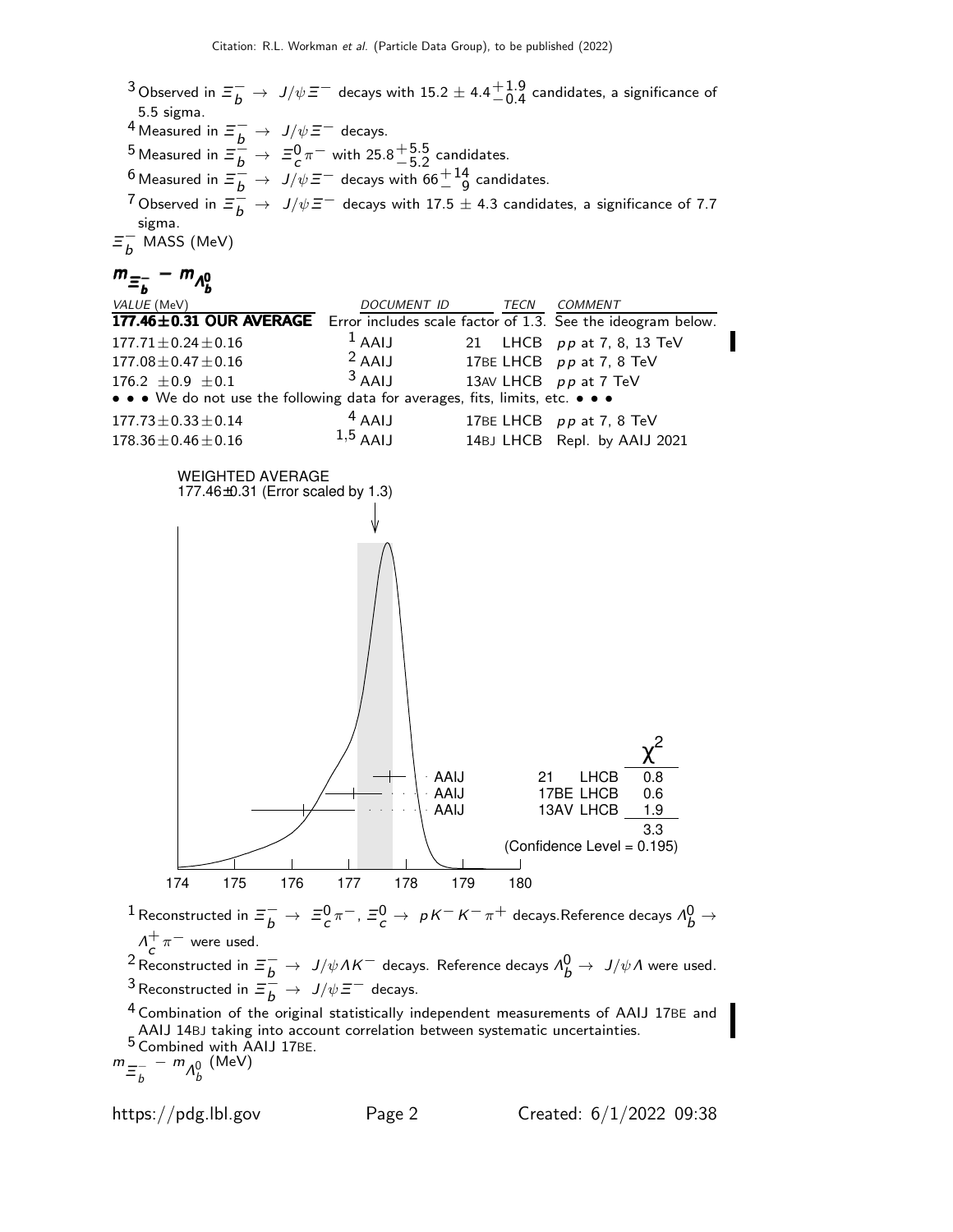

# $\mathsf{\Xi}_b^-$  mean life

"OUR EVALUATION" is an average using rescaled values of the data listed below. The average and rescaling were performed by the Heavy Flavor Averaging Group (HFLAV) and are described at https://hflav.web.cern.ch/. The averaging/rescaling procedure takes into account correlations between the measurements and asymmetric lifetime errors.

# $\mathsf{\Xi}_b^-$  mean life

| <i>VALUE</i> ( $10^{-12}$ s)                                                                                                                                                                                                                                                                                                                   | <i>DOCUMENT ID</i>                  | TECN | <i>COMMENT</i>                              |
|------------------------------------------------------------------------------------------------------------------------------------------------------------------------------------------------------------------------------------------------------------------------------------------------------------------------------------------------|-------------------------------------|------|---------------------------------------------|
| $1.572 \pm 0.040$ OUR EVALUATION                                                                                                                                                                                                                                                                                                               |                                     |      |                                             |
| 1.57 ±0.04 OUR AVERAGE Error includes scale factor of 1.1.                                                                                                                                                                                                                                                                                     |                                     |      |                                             |
| $1.599 \pm 0.041 \pm 0.022$                                                                                                                                                                                                                                                                                                                    | $1$ AAIJ 14BJ LHCB $pp$ at 7, 8 TeV |      |                                             |
| 1.55 $^{+0.10}_{-0.09}$ ±0.03                                                                                                                                                                                                                                                                                                                  | $2$ AAIJ 14T LHCB $pp$ at 7, 8 TeV  |      |                                             |
| 1.36 $\pm$ 0.15 $\pm$ 0.02 AALTONEN 14B CDF $p\overline{p}$ at 1.96 TeV                                                                                                                                                                                                                                                                        |                                     |      |                                             |
| • • • We do not use the following data for averages, fits, limits, etc. • • •                                                                                                                                                                                                                                                                  |                                     |      |                                             |
| 1.56 $^{+0.27}_{-0.25}$ ±0.02                                                                                                                                                                                                                                                                                                                  |                                     |      | $3$ AALTONEN 09AP CDF Repl. by AALTONEN 14B |
| <sup>1</sup> Reconstructed in $\Xi_b^- \to \Xi_c^0 \pi^-$ , $\Xi_c^0 \to pK^-K^-\pi^+$ decays. Reference $\Lambda_b^0$ lifetime<br>$1.479 \pm 0.009 \pm 0.010$ ps from AAIJ 140.<br><sup>2</sup> Measured in $\Xi_h^- \to J/\psi \Xi^-$ decays.<br><sup>3</sup> Measured in $\Xi_h^ \to J/\psi \Xi^-$ decays with 66 $^{+14}_{-9}$ candidates. |                                     |      |                                             |

### MEAN LIFE RATIOS

| $\tau_{\Xi_b^-}$ / $\tau_{\Lambda_b^0}$ mean life ratio                                                                                       |                                     |  |  |
|-----------------------------------------------------------------------------------------------------------------------------------------------|-------------------------------------|--|--|
| <b>VALUE</b>                                                                                                                                  | DOCUMENT ID TECN COMMENT            |  |  |
| $1.089 \pm 0.026 \pm 0.011$                                                                                                                   | $1$ AAIJ 14BJ LHCB pp at 7, 8 TeV   |  |  |
| <sup>1</sup> Reconstructed in $\Xi_h^- \to \Xi_c^0 \pi^-$ , $\Xi_c^0 \to pK^-K^-\pi^+$ decays. Reference $\Lambda_b^0 \to \Lambda_c^+\pi^-$ . |                                     |  |  |
| $\tau_{\Xi_h^-}$ / $\tau_{\Xi_h^0}$ mean life ratio                                                                                           |                                     |  |  |
| <b>VALUE</b>                                                                                                                                  | DOCUMENT ID TECN COMMENT            |  |  |
| $1.083 \pm 0.032 \pm 0.016$                                                                                                                   | $1$ AAIJ 14BJ LHCB $pp$ at 7, 8 TeV |  |  |
| 1 Reconstructed in $\Xi^-_h\to \Xi^0_c\pi^-$ , $\Xi^0_c\to pK^-K^-\pi^+$ decays. Uses $\Xi^0_h$ measurements<br>from AAIJ 14Z.                |                                     |  |  |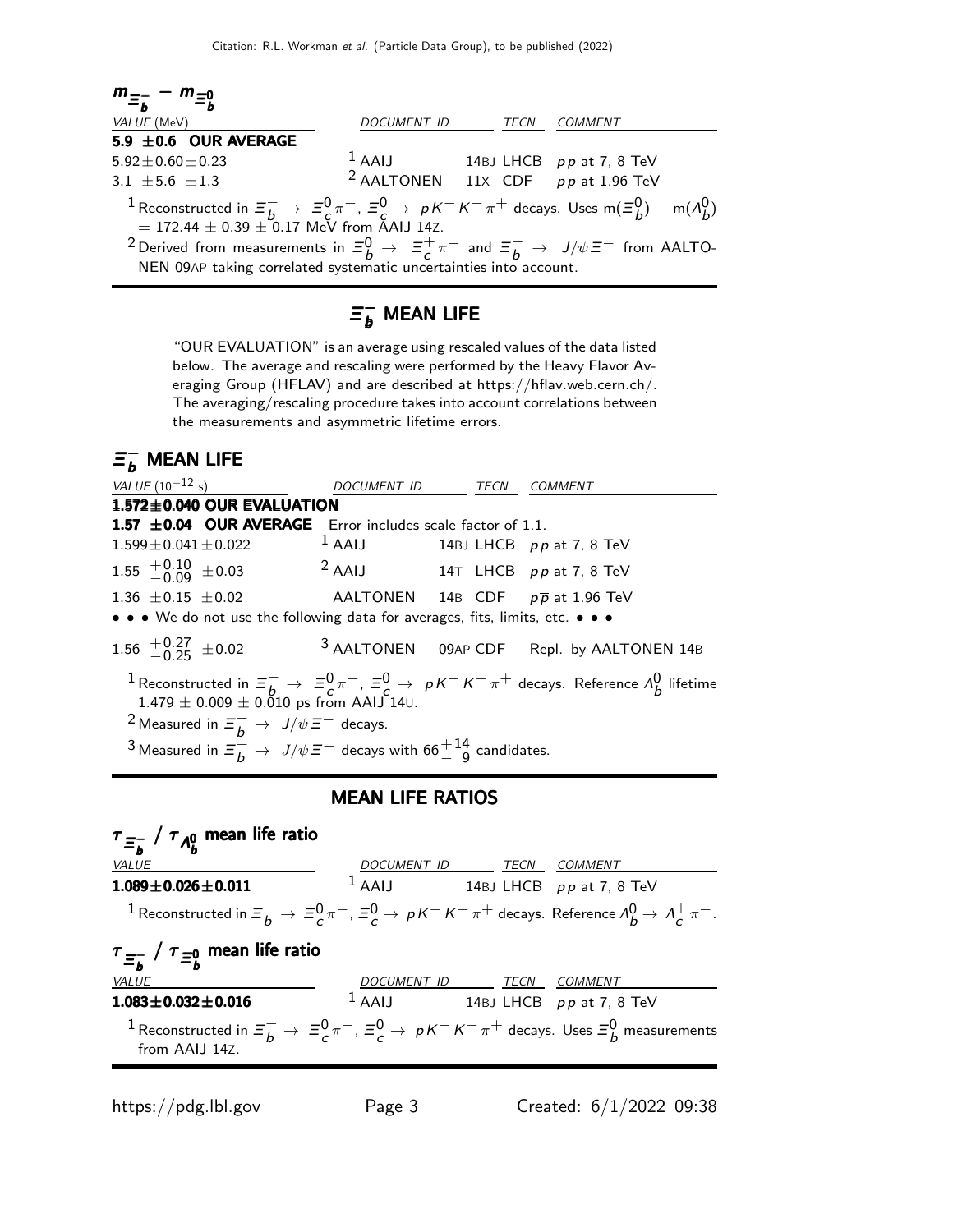#### $\equiv$  $K$  $_b^-$  decay modes

|                       | Mode                                                                          | Fraction $(\Gamma_i/\Gamma)$   |
|-----------------------|-------------------------------------------------------------------------------|--------------------------------|
| $\Gamma_1$            | $J/\psi \equiv^- \times B(b \to \equiv^-_b)$                                  | $(1.02 + 0.26) \times 10^{-5}$ |
| $\Gamma_2$            | $J/\psi \Lambda K^{-} \times B(b \to \Xi_{b}^{-})$                            | $(2.5 \pm 0.4) \times 10^{-6}$ |
| $\Gamma_3$            | $pK^{-}K^{-} \times B(b \rightarrow \Xi_{b}^{-})$                             | $(3.7 \pm 0.8) \times 10^{-8}$ |
| $\Gamma_4$            | $pK-K^-$                                                                      | seen                           |
| $\Gamma_{5}$          | $p\pi^{-}\pi^{-}$                                                             |                                |
| $\Gamma_6$            | $pK^{-}\pi^{-}$                                                               | seen                           |
| $\Gamma_7$            | $A_b^0 \pi^ \times$ B(b $\rightarrow$ $\Xi_b^-$ )/B(b $\rightarrow$ $A_b^0$ ) | $(5.7 \pm 2.0) \times 10^{-4}$ |
| $\Gamma_8$            | $\Xi_c^0 \pi^-$                                                               | seen                           |
| $\Gamma_{\mathsf{Q}}$ | $\Sigma(1385)K^-$                                                             | $(2.6 \pm 2.3) \times 10^{-7}$ |
| $\Gamma_{10}$         | $\Lambda(1405)K^{-}$                                                          | $(1.9 \pm 1.2) \times 10^{-7}$ |
| $\Gamma_{11}$         | $\Lambda(1520)K^-$                                                            | $(7.6 \pm 3.2) \times 10^{-7}$ |
| $\Gamma_{12}$         | $\Lambda(1670)K^-$                                                            | $(4.5 \pm 2.3) \times 10^{-7}$ |
| $\Gamma_{13}$         | $\Sigma(1775)K^-$                                                             | $(2.2 \pm 1.5) \times 10^{-7}$ |
| $\Gamma_{14}$         | $\Sigma(1915)K^-$                                                             | $(2.6 \pm 2.5) \times 10^{-7}$ |

#### $\equiv$ <sub>n</sub>  $_b^-$  branching ratios

$$
\Gamma_1 / \Gamma
$$
\n
$$
\frac{\text{VALUE (units 10}^{-4})}{0.021 \text{ OUR} \text{ AVERAGE}}
$$
\n
$$
0.102 \frac{+0.026}{-0.021} \text{ OUR} \text{ AVERAGE}
$$
\n
$$
0.098 \frac{+0.023}{-0.016} \pm 0.014
$$
\n
$$
1 \text{ AALTONEN } 09AP \text{ CDF } p\overline{p} \text{ at } 1.96 \text{ TeV}
$$
\n
$$
0.16 \pm 0.07 \pm 0.02
$$
\n
$$
2 \text{ ABACOV } 07K \text{ DO } p\overline{p} \text{ at } 1.96 \text{ TeV}
$$
\n
$$
1 \text{ AALTONEN } 09AP \text{ CDF } p\overline{p} \text{ at } 1.96 \text{ TeV}
$$
\n
$$
1 \text{ AALTONEN } 09AP \text{ CDF } p\overline{p} \text{ at } 1.96 \text{ TeV}
$$
\n
$$
1 \text{ AALTONEN } 09AP \text{ CDF } p\overline{p} \text{ at } 1.96 \text{ TeV}
$$
\n
$$
1 \text{ AALTONEN } 09AP \text{ CDF } p\overline{p} \text{ at } 1.96 \text{ TeV}
$$
\n
$$
1 \text{ AALTONEN } 09AP \text{ CDF } p\overline{p} \text{ at } 1.96 \text{ TeV}
$$
\n
$$
1 \text{ AALTONEN } 09AP \text{ CDF } p\overline{p} \text{ at } 1.96 \text{ TeV}
$$
\n
$$
1 \text{ AALTONEN } 09AP \text{ CDF } p\overline{p} \text{ at } 1.96 \text{ TeV}
$$
\n
$$
1 \text{ AALTONEN } 09AP \text{ CDF } p\overline{p} \text{ at } 1.96 \text{ TeV}
$$
\n
$$
1 \text{ AALTONEN } 09AP \text{ CDF } p\overline{p} \text{ at } 1.96 \text{ TeV}
$$
\n
$$
1 \text{ AALTONEN } 09AP \text{ CDF } p\overline{p} \text
$$

**2.45** $\pm$ **0.19** $\pm$ **0.35** 1,2 AAIJ 17BE LHCB pp at 7 and 8 TeV  $^1$ AAIJ 17BE reports  $[\Gamma(\Xi_b \rightarrow J/\psi \Lambda K^- \times B(b \rightarrow \Xi_b^-)]$  $\begin{bmatrix} - \\ b \end{bmatrix}$ )/ $\Gamma_{\text{total}}$ ] / [B( $\Lambda_b^0 \rightarrow$  $J/\psi(15) \lambda \times B(b \to A_b^0)$  )] = (4.19 ± 0.29 ± 0.15) × 10<sup>-2</sup> which we multiply by our best value B $(\Lambda_b^0 \to J/\psi(1S) \Lambda \times$  B $(b \to \Lambda_b^0)$  )  $=(5.8 \pm 0.8) \times 10^{-5}$ . Our first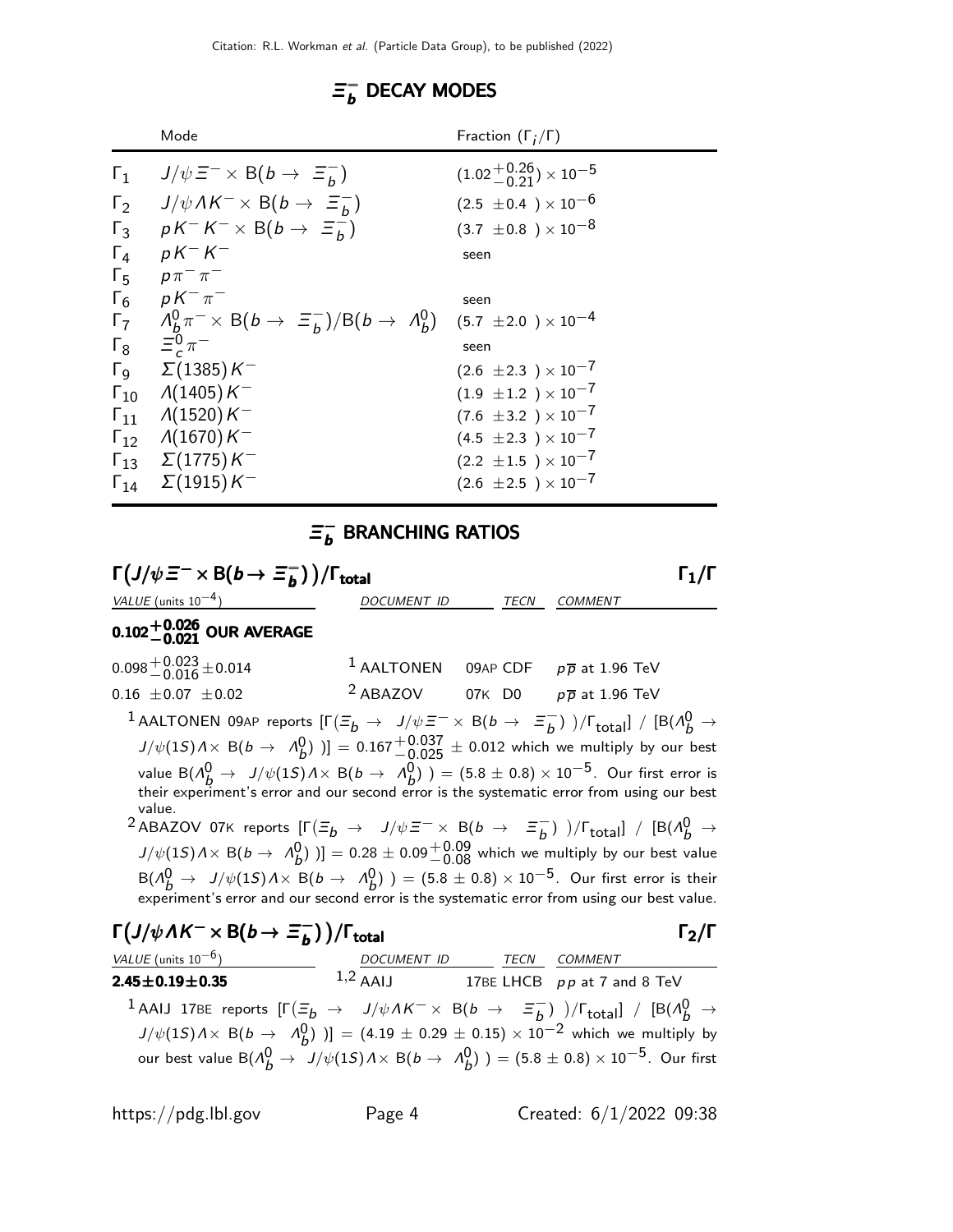error is their experiment's error and our second error is the systematic error from using our best value.

2 Integrated over the *b*-baryon transverse momentum  $p_T < 25$  GeV and rapidity 2.0  $<$  y  $< 4.5.$ 

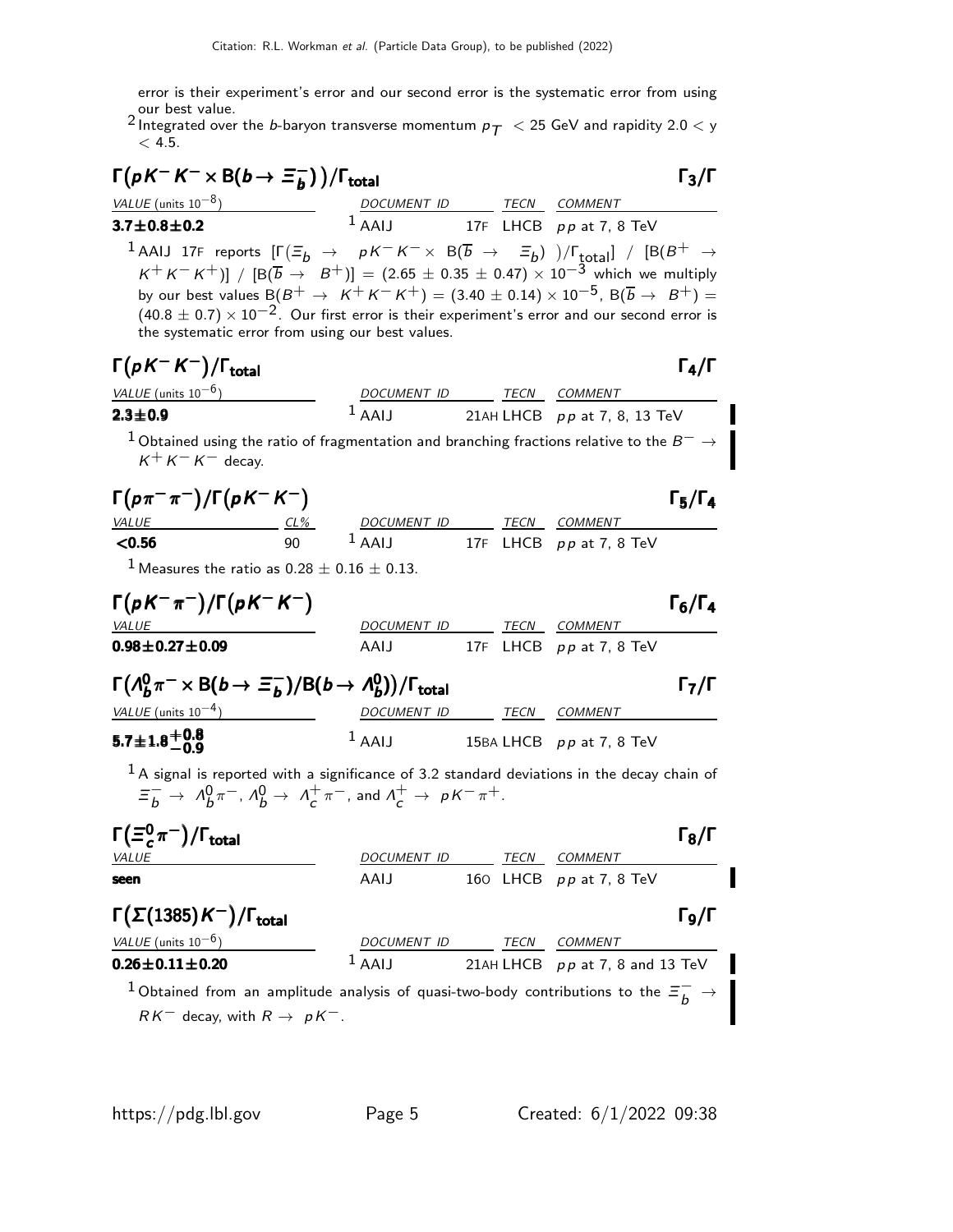| $\Gamma(A(1405)K^-)/\Gamma_{\rm total}$                                                                 |                       |             | $\Gamma_{10}/\Gamma$              |
|---------------------------------------------------------------------------------------------------------|-----------------------|-------------|-----------------------------------|
| VALUE (units $10^{-6}$ )                                                                                | DOCUMENT ID           | TECN        | <b>COMMENT</b>                    |
| $0.19 \pm 0.06 \pm 0.10$                                                                                | $1$ AAIJ              |             | 21AH LHCB $pp$ at 7, 8 and 13 TeV |
| $^1$ Obtained from an amplitude analysis of quasi-two-body contributions to the $\bar{z}_b^-$           |                       |             |                                   |
| $RK^-$ decay, with $R \rightarrow pK^-$ .                                                               |                       |             |                                   |
| $\Gamma(A(1520)K^-)/\Gamma_{\rm total}$                                                                 |                       |             | $\Gamma_{11}/\Gamma$              |
| VALUE (units $10^{-6}$ )                                                                                |                       | TECN        | <b>COMMENT</b>                    |
| $0.76 \pm 0.09 \pm 0.31$                                                                                | $1$ AALI              |             | 21AH LHCB pp at 7, 8 and 13 TeV   |
| $^1$ Obtained from an amplitude analysis of quasi-two-body contributions to the $\Xi_b^-$               |                       |             |                                   |
| $RK^-$ decay, with $R \rightarrow pK^-$ .                                                               |                       |             |                                   |
| $\Gamma(A(1670)K^-)/\Gamma_{\rm total}$                                                                 |                       |             | $\Gamma_{12}/\Gamma$              |
| VALUE (units $10^{-6}$ )                                                                                | DOCUMENT ID           | TECN        | <b>COMMENT</b>                    |
| 0.45 $\pm$ 0.07 $\pm$ 0.22                                                                              | $1$ AAII              |             | 21AH LHCB pp at 7, 8 and 13 TeV   |
| $^1$ Obtained from an amplitude analysis of quasi-two-body contributions to the $\bar{\varXi}_b^-$      |                       |             |                                   |
| $RK^-$ decay, with $R \rightarrow pK^-$ .                                                               |                       |             |                                   |
| $\Gamma(\Sigma(1775)$ $\mathcal{K}^-)/\Gamma_{\rm total}$                                               |                       |             | $\Gamma_{13}/\Gamma$              |
| VALUE (units $10^{-6}$ )                                                                                | DOCUMENT ID           |             | TECN COMMENT                      |
| $0.22 \pm 0.08 \pm 0.13$                                                                                | $1$ AAIJ              |             | 21AH LHCB pp at 7, 8 and 13 TeV   |
| $^1$ Obtained from an amplitude analysis of quasi-two-body contributions to the $\bar{\varepsilon}_b^-$ |                       |             |                                   |
| $RK^-$ decay, with $R \rightarrow pK^-$ .                                                               |                       |             |                                   |
| $\Gamma(\Sigma(1915)K^-)/\Gamma_{\rm total}$                                                            |                       |             | $\Gamma_{14}/\Gamma$              |
|                                                                                                         |                       | <b>TECN</b> | <i>COMMENT</i>                    |
|                                                                                                         |                       |             |                                   |
|                                                                                                         | $1$ AAII              |             | 21AH LHCB $pp$ at 7, 8 and 13 TeV |
| $^{-1}$ Obtained from an amplitude analysis of quasi-two-body contributions to the $\Xi_b^-$            |                       |             |                                   |
| VALUE (units $10^{-6}$ )<br>$0.26 \pm 0.09 \pm 0.23$<br>$RK^-$ decay, with $R \rightarrow pK^-$ .       |                       |             |                                   |
|                                                                                                         |                       |             |                                   |
|                                                                                                         | P VIOLATION ASYMMETRY |             |                                   |
| $A_P(\Xi_b)$ , $\Xi_b^- - \Xi_b^+$ production asymmetry                                                 |                       |             |                                   |
| $A_P(\Xi_b) = [\sigma(\Xi_b^-) - \sigma(\Xi_b^+)]/[\sigma(\Xi_b^-) + \sigma(\Xi_b^+)]$                  |                       |             |                                   |

 $1.1\pm5.6\pm1.9$ 1,2 AAIJ 19AB LHCB  $pp$  at 7 and 8 TeV<br>1,2 AAIJ 19AB LHCB  $pp$  at 13 TeV  $-3.9 \pm 4.9 \pm 2.5$ 19AB LHCB  $pp$  at 13 TeV

 $\frac{1}{2}$ Baryon kinematic range  $p_{\mathcal{T}} < 20$  GeV/c and  $2 < \eta < 6$ .

 $^2$ Measured using previous measurements of  $\mathsf{A}_P(\varLambda_b)$  in <code>AAIJ</code> 17<code>BF.</code>